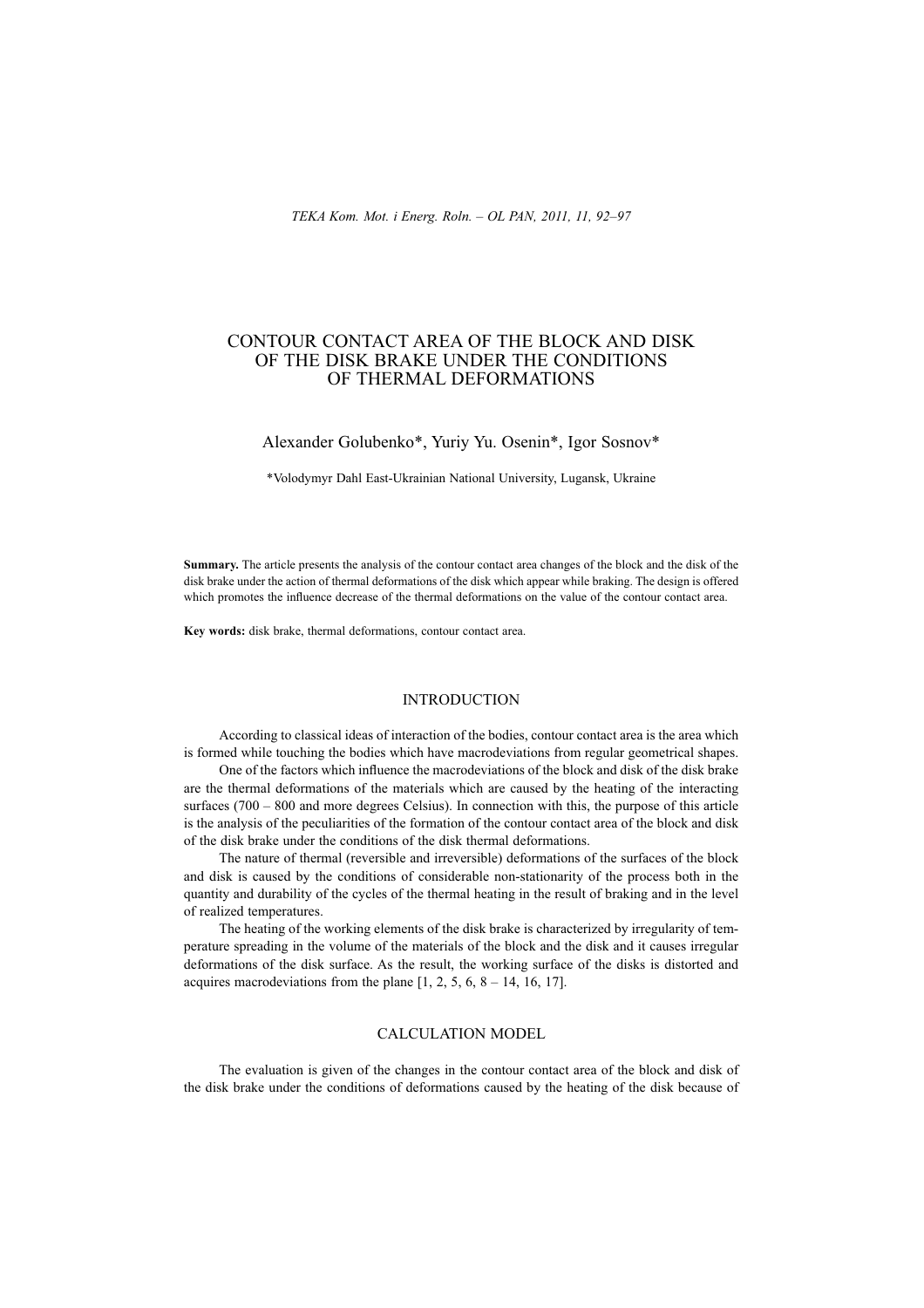friction (the disk is approximated by cylindrical and spherical surfaces, the block is approximated by the plane). The analysis is carried out for two cases: in the first one the block is represented by one working plane, in the second case it is represented by two planes. Calculation diagrams are given in Figure 1. The following assumptions are taken into account:

- voltage in the zone of contact does not exceed the limit of elasticity,
- the areas of contact are small in comparison with the surfaces of the touching bodies,
- pressure forces spreading along the surface of contact are normal to this surface,
- deformations of the disk surface: volume symmetrical,
- deformations of the block are small.

The areas of contact for the case of interaction of the above surfaces are calculated with the help of dependencies known from the theory of elasticity [3, 4, 15].



Fig. 1. Calculation diagrams in the estimation of contour contact area of the block and the disk of the disk brake under the conditions of thermal deformations: a) – block presented by one working plane; b) – block presented by two working planes. 1 – brake disk;  $2$  – block; N – pressing force of the block to the disk;  $\delta$  - level of deformation stipulated by the curvature radius of the surface R.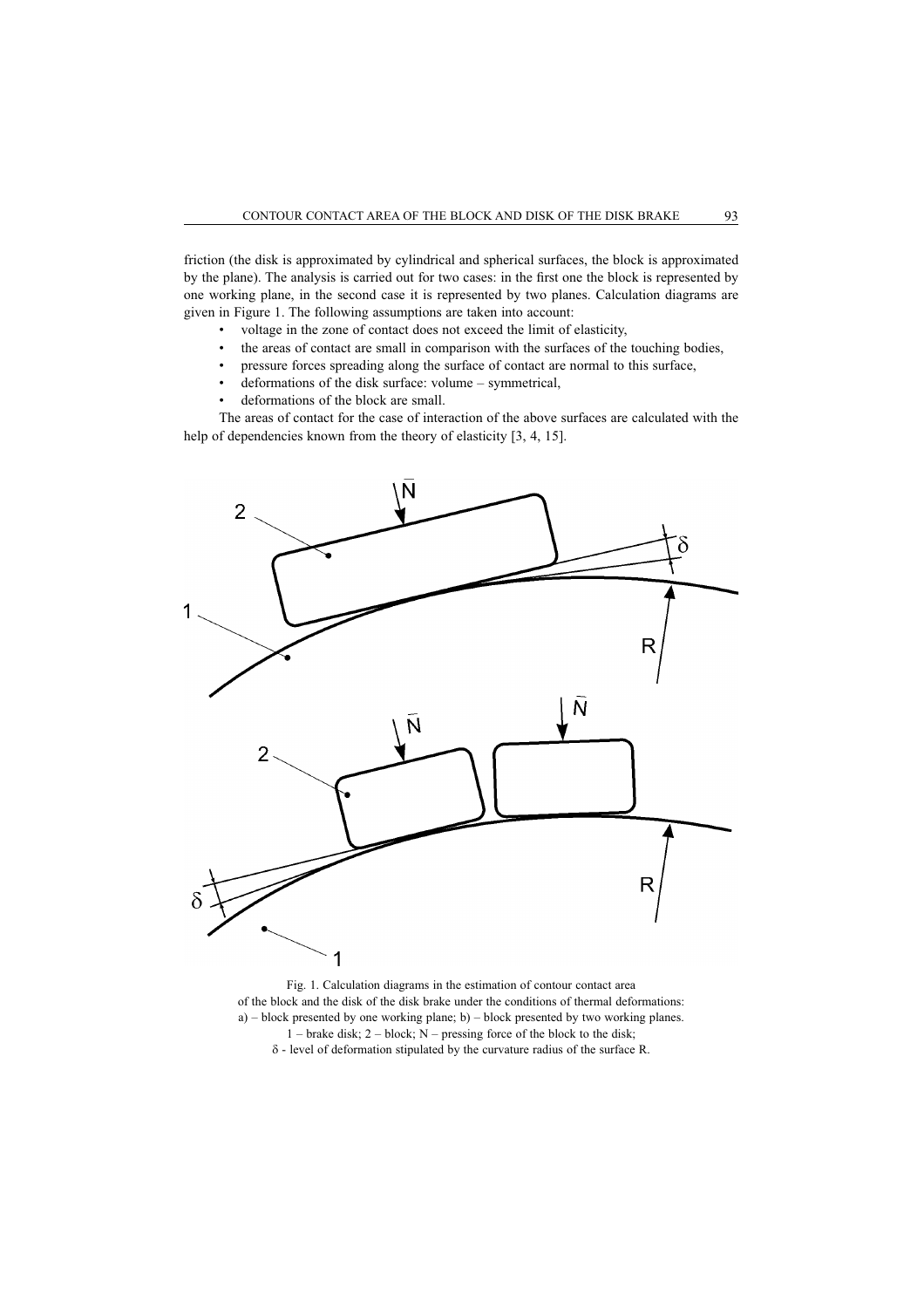The contact of the flat and cylindric surfaces is estimated by the expression:

$$
b = 1,131\sqrt{\frac{N \cdot R}{H} \left(\frac{1 - \mu_1^2}{E_1} + \frac{1 - \mu_2^2}{E_2}\right)},
$$
\n(1)

where:  $b$  – semi-width of the strip contact;

 $R$  – curvature radius of the surface in the zone of contact;

 $H$  – length of the contact strip (width of the block);

 $\mu_{1,2}$  - Puasson coefficient of the materials of the contacting surfaces;

 $E_{i}$ , – elasticity modulus of the materials of the contacting surfaces.

Contact of flat and spheric surfaces:

$$
r = 0,909 \sqrt[3]{N \cdot R \left( \frac{1 - \mu_1^2}{E_1} + \frac{1 - \mu_2^2}{E_2} \right)},
$$
 (2)

where:  $r$  – radius of the contact spot.

Curvature radius of the contacting surfaces R, which is a member of the formula  $(1) - (2)$  is determined in the following way (see Fig. 2).



Fig. 2. Diagram in the value estimation of the curvature radius R of the contacting surfaces in the zone of contact

Lengths of the chord h and arc L (Fig. 2) are estimated as [7]:

$$
h = 2\sqrt{2 \cdot \delta \cdot R - R^2} \; ; \; L = \sqrt{h^2 + \frac{16 \cdot \delta^2}{3}}.
$$

Having manipulated these expressions we obtain:

$$
R = \frac{L}{8 \cdot \delta} - \frac{2}{3} \delta + \frac{1}{2} \delta \tag{4}
$$

The value L in the calculations corresponds to the outer radius of the brake disk. The values of summary nominal areas of the working surfaces of the blocks of the brake disk for the two abovementioned cases (a) and (b) are considered to be equal.

Cast-iron and steel with corresponding use in the formulas  $(1) - (2)$  of the average values of their mechanical characteristics are taken as the materials of the blocks and brake disk. The seize of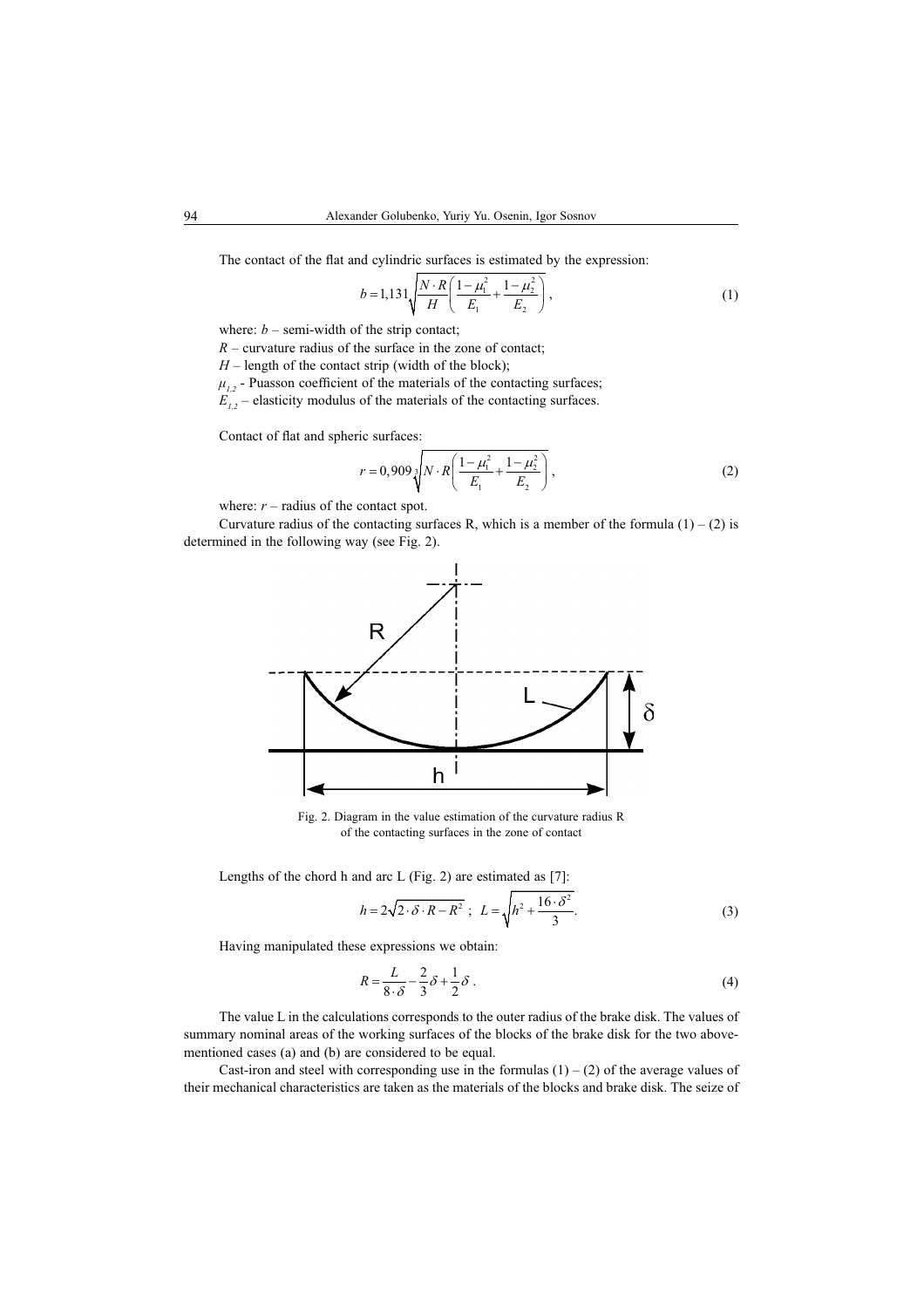the block for the condition (a) (fig. 1):  $0,20'$  0,121 m: for the condition (b):  $0,10'$  0,121 m; outer radius of the brake disk: 0,35 m.

#### RESULTS OF CALCULATIONS

The results of the calculations in the above dependencies are given in Fig. 3. (Notes: the values for the condition (b) are given in the brackets, for the condition (a) the values are given without brackets;  $S<sub>H</sub>$  – nominal area of contact of the considered surfaces before deformation.



Fig. 3. Dependencies of the contour S and relative  $S/S<sub>n</sub>$  areas on the thermal deformation  $\delta$  and normal pressing force N of the block to the disk: I – contacting surfaces: plane (block) – cylinder (disk);  $II$  – contacting surfaces: plane (block) – sphere (disk)

The analysis of the given dependencies showed that in the result of thermal deformations of the disk its contour area of contact with the block has the tendency to decrease. While level growing of the thermal deformations (parameter  $\delta$ ) from 0,0 mkm to 1000 mkm a contour area of contact Has , on average, 81% of decrease.

Decrease levelling of the contour area of contact of the block and disk under the conditions of thermal deformations can be provided due to the block which is presented in the form of two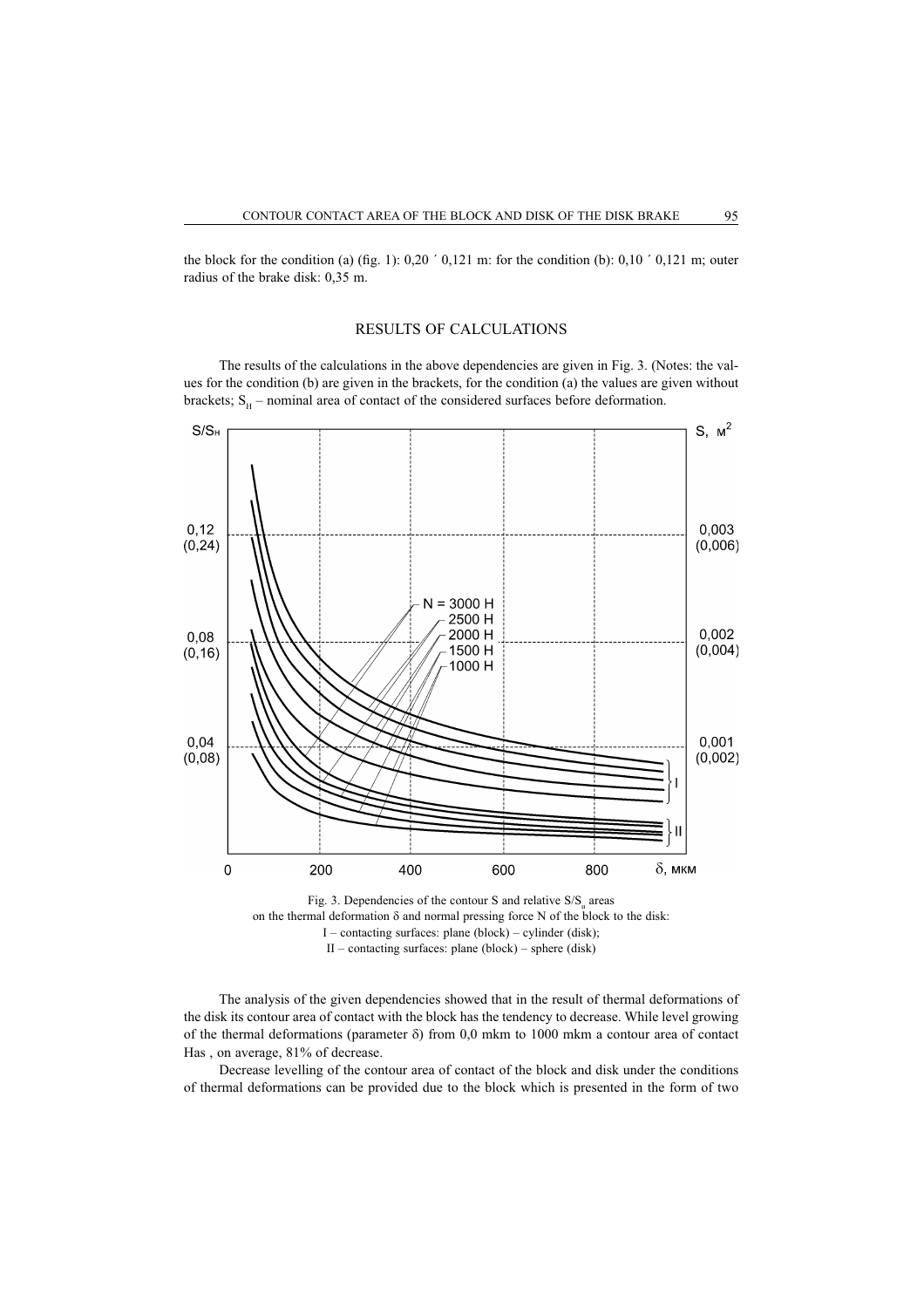working planes (condition b). In this case the decrease of the contour area of contact under the conditions of thermal deformations can be two times less and makes 40%.

### **CONCLUSIONS**

Thermal deformations of the brake disk have a considerable influence on the formation of its contour area of contact with a block under the conditions of force interaction. General tendency of influence of thermal deformations on the contour area consists in the decrease of the latter while growing deformations.

With the growth of thermal deformations from 0,0 mkm to 1000 mkm a contour area of contact decreases by mean 81% (for a block presented by one plane) and by mean 40% (for a block presented by two planes).

Design improvement of the block of the disk brake can be achieved due to the presentation of the working surface of the block as the system of kinematically connected of two and more planes.

### **REFERENCES**

- 1. Aleksandrov M.P., Lisyakov A.G. and others, 1985. Brake devices. Reference book. / Editor M.P.Aleksandrov – M.: Engineering. – 312 p.
- 2. Asadchenko V.R., 2006. Automatic brakes of the rolling stock: Training appliances for higher schools of the railway transport.  $- M$ .: Route.  $- 392 p$ .
- 3. Berlin V.I., Zakharov B.V., Melnichenko P.A., 1982. Transport science of materials. M.: Transport. – 287 p.
- 4. Birger I.A., Mavlyutov P.P., 1986. Resistance of materials. M.: Science. 560 p.
- 5. Brake disk in details (electronic resource), access mode: http://www.autogazeta.by/autogazeta/tehburo/716.
- 6. Brake disks (electronic resource), access mode: http://www.autocentre.ua/ac/Service/Exploitation/11838.html.
- 7. Bronstein I.N., Semendyaev K.A., 1981. Reference book in mathematics for engineers and students of the technical higher schools. – M.: Science. – 704 p.
- 8. Demyanushko I.V., Birger I.A., 1978. Strength calculation of the rotating disks. M.: Engineering.  $-247$  p.
- 9. Design of brake discs (electronic resource), access mode: http://avtonov.svoi.info/dicol.htm.
- 10. Inozemtsev V.G., 1987. Brakes of the rolling stock. Questions and replies. 3-edition. M.: Transport.  $-207$  p.
- 11. Iosilevich G.B., 1981. Voltage and deformation concentration in the machine parts. M.: Engineering. – 224 p.
- 12. Krylov V.I., Klykov E.V., Yasentsev V.F., 1980. Rolling stock brakes. M.: Transport. 272 p.
- 13. Otmakhov V.I. Use of MSC.Nastran for the analysis of temperature deformation of the brake disk of the automobile (electronic resource), access mode: http://www.mscsoftware.com/international/russia/conf\_ru2001\_4.html.
- 14. Parkhomov V.T., 1994. Design and brake operation. M.: Transport. 208 p.
- 15. Pisarenko G.S., Yakovlev A.P., Matveev V.V., 1988. Reference book in metal resistance. / Editor Pisarenko G.S. – 2-nd edition. – Kiev: Scientific thought. – 736 p.
- 16. Prigorovsky N.I., 1961. Voltage and deformation in the parts and units of the machines. M.: Mashgiz. – 566 p.